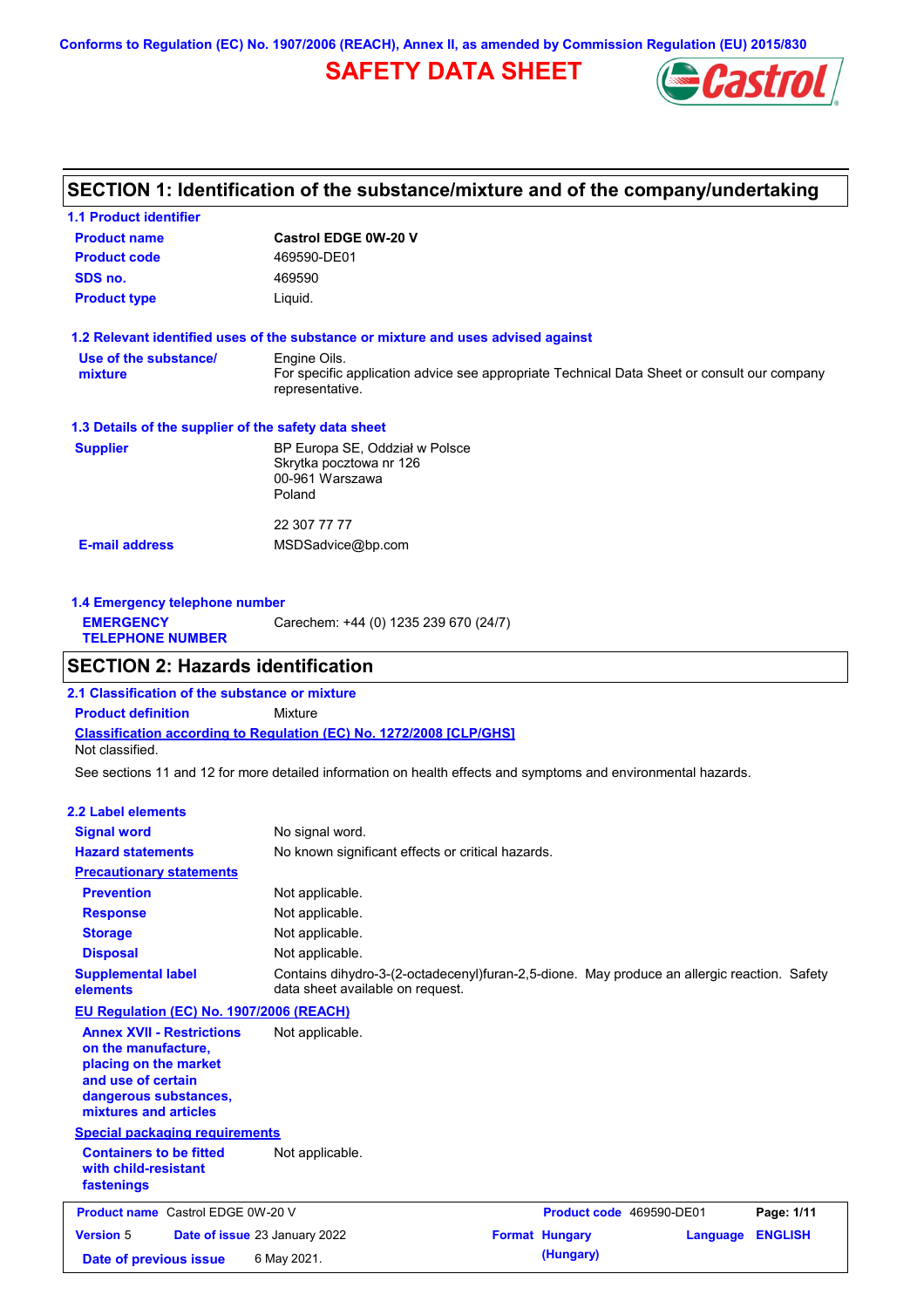## **SECTION 2: Hazards identification**

| <b>Tactile warning of danger</b>                                                                                         | Not applicable.                                                                                                                                                                                                                 |
|--------------------------------------------------------------------------------------------------------------------------|---------------------------------------------------------------------------------------------------------------------------------------------------------------------------------------------------------------------------------|
| 2.3 Other hazards                                                                                                        |                                                                                                                                                                                                                                 |
| <b>Results of PBT and vPvB</b><br>assessment                                                                             | Product does not meet the criteria for PBT or vPvB according to Regulation (EC) No. 1907/2006,<br>Annex XIII.                                                                                                                   |
| <b>Product meets the criteria</b><br>for PBT or vPvB according<br>to Regulation (EC) No.<br><b>1907/2006, Annex XIII</b> | This mixture does not contain any substances that are assessed to be a PBT or a vPvB.                                                                                                                                           |
| Other hazards which do<br>not result in classification                                                                   | Defatting to the skin.<br><b>USED ENGINE OILS</b><br>Used engine oil may contain hazardous components which have the potential to cause skin<br>cancer.<br>See Toxicological Information, section 11 of this Safety Data Sheet. |

## **SECTION 3: Composition/information on ingredients**

**3.2 Mixtures**

Mixture **Product definition**

| $H$ Mighly refined base oil (IP 346 DMSO extract < 3%). Proprietary performance additives. |                                                                                         |            |                                               |             |
|--------------------------------------------------------------------------------------------|-----------------------------------------------------------------------------------------|------------|-----------------------------------------------|-------------|
| <b>Product/ingredient</b><br>name                                                          | <b>Identifiers</b>                                                                      | %          | <b>Regulation (EC) No.</b><br>1272/2008 [CLP] | <b>Type</b> |
| Distillates (petroleum), hydrotreated<br>heavy paraffinic                                  | REACH #: 01-2119484627-25<br>EC: 265-157-1<br>CAS: 64742-54-7<br>Index: 649-467-00-8    | ≥50 - ≤75  | Asp. Tox. 1, H304                             | [1] [2]     |
| Distillates (petroleum), hydrotreated<br>heavy paraffinic                                  | REACH #: 01-2119484627-25<br>EC: 265-157-1<br>CAS: 64742-54-7<br>Index: 649-467-00-8    | ≥10 - ≤25  | Not classified.                               | $[2]$       |
| Distillates (petroleum), solvent-<br>dewaxed heavy paraffinic                              | REACH #: 01-2119471299-27 ≤3<br>EC: 265-169-7<br>CAS: 64742-65-0<br>Index: 649-474-00-6 |            | Not classified.                               | $[2]$       |
| bis(nonylphenyl)amine                                                                      | REACH #: 01-2119488911-28 ≤3<br>EC: 253-249-4<br>CAS: 36878-20-3                        |            | Aquatic Chronic 4, H413                       | $[1]$       |
| dihydro-3-(2-octadecenyl)furan-<br>2,5-dione                                               | REACH #: 01-2120120387-61<br>EC: 266-561-0<br>CAS: 67066-88-0                           | $\leq 0.3$ | Skin Irrit. 2, H315<br>Skin Sens. 1B, H317    | $[1]$       |
| See Section 16 for the full text of the H statements declared above.                       |                                                                                         |            |                                               |             |

#### **Type**

[1] Substance classified with a health or environmental hazard

[2] Substance with a workplace exposure limit

[3] Substance meets the criteria for PBT according to Regulation (EC) No. 1907/2006, Annex XIII

[4] Substance meets the criteria for vPvB according to Regulation (EC) No. 1907/2006, Annex XIII

[5] Substance of equivalent concern

[6] Additional disclosure due to company policy

Occupational exposure limits, if available, are listed in Section 8.

### **SECTION 4: First aid measures**

#### **4.1 Description of first aid measures**

| Eye contact         | In case of contact, immediately flush eyes with plenty of water for at least 15 minutes. Eyelids<br>should be held away from the eyeball to ensure thorough rinsing. Check for and remove any<br>contact lenses. Get medical attention.             |
|---------------------|-----------------------------------------------------------------------------------------------------------------------------------------------------------------------------------------------------------------------------------------------------|
| <b>Skin contact</b> | Wash skin thoroughly with soap and water or use recognised skin cleanser. Remove<br>contaminated clothing and shoes. Wash clothing before reuse. Clean shoes thoroughly before<br>reuse. Get medical attention if irritation develops.              |
| <b>Inhalation</b>   | If inhaled, remove to fresh air. In case of inhalation of decomposition products in a fire,<br>symptoms may be delayed. The exposed person may need to be kept under medical<br>surveillance for 48 hours. Get medical attention if symptoms occur. |

| <b>Product name</b> Castrol EDGE 0W-20 V |  |                                      | Product code 469590-DE01 |                       | Page: 2/11              |  |
|------------------------------------------|--|--------------------------------------|--------------------------|-----------------------|-------------------------|--|
| <b>Version 5</b>                         |  | <b>Date of issue 23 January 2022</b> |                          | <b>Format Hungary</b> | <b>Language ENGLISH</b> |  |
| Date of previous issue                   |  | 6 May 2021.                          |                          | (Hungary)             |                         |  |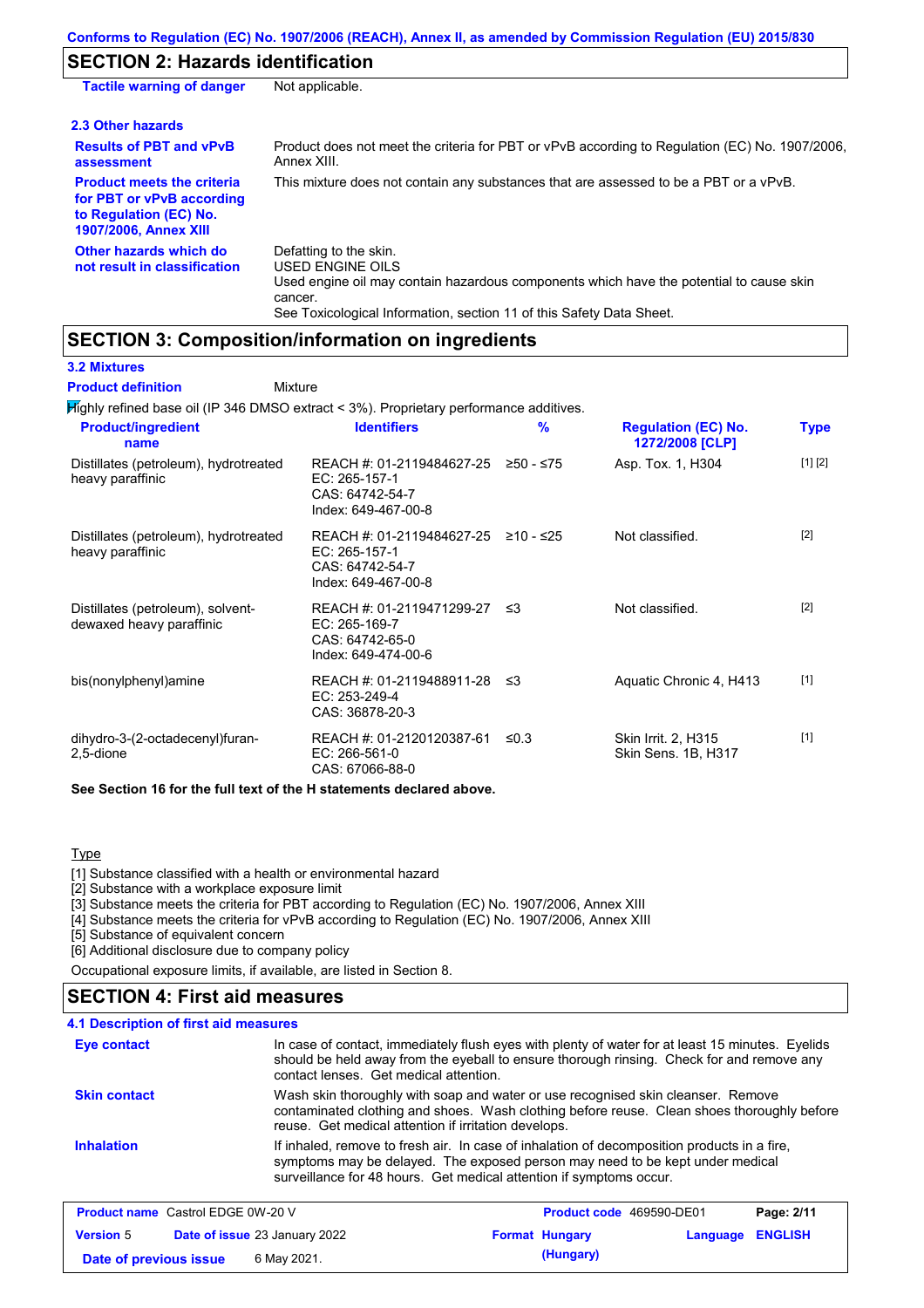|  |  | Conforms to Regulation (EC) No. 1907/2006 (REACH), Annex II, as amended by Commission Regulation (EU) 2015/830 |  |
|--|--|----------------------------------------------------------------------------------------------------------------|--|
|  |  |                                                                                                                |  |

## **SECTION 4: First aid measures**

| 3LV I IVIN 4. I II SL AIU IIIEASUI ES |                                                                                                                     |
|---------------------------------------|---------------------------------------------------------------------------------------------------------------------|
| <b>Ingestion</b>                      | Do not induce vomiting unless directed to do so by medical personnel. Get medical attention if<br>symptoms occur.   |
| <b>Protection of first-aiders</b>     | No action shall be taken involving any personal risk or without suitable training.                                  |
|                                       | 4.2 Most important symptoms and effects, both acute and delayed                                                     |
|                                       | See Section 11 for more detailed information on health effects and symptoms.                                        |
| <b>Potential acute health effects</b> |                                                                                                                     |
| <b>Inhalation</b>                     | Exposure to decomposition products may cause a health hazard. Serious effects may be<br>delayed following exposure. |
| <b>Ingestion</b>                      | No known significant effects or critical hazards.                                                                   |
| <b>Skin contact</b>                   | Defatting to the skin. May cause skin dryness and irritation.                                                       |
| Eye contact                           | No known significant effects or critical hazards.                                                                   |
|                                       | Delayed and immediate effects as well as chronic effects from short and long-term exposure                          |
| <b>Inhalation</b>                     | Overexposure to the inhalation of airborne droplets or aerosols may cause irritation of the<br>respiratory tract.   |
| <b>Ingestion</b>                      | Ingestion of large quantities may cause nausea and diarrhoea.                                                       |
| <b>Skin contact</b>                   | Prolonged or repeated contact can defat the skin and lead to irritation and/or dermatitis.                          |
| Eye contact                           | Potential risk of transient stinging or redness if accidental eye contact occurs.                                   |
|                                       |                                                                                                                     |

### **4.3 Indication of any immediate medical attention and special treatment needed**

| <b>Notes to physician</b> | Treat  |
|---------------------------|--------|
|                           | In cas |
|                           |        |

Iment should in general be symptomatic and directed to relieving any effects. se of inhalation of decomposition products in a fire, symptoms may be delayed. The exposed person may need to be kept under medical surveillance for 48 hours.

# **SECTION 5: Firefighting measures**

| 5.1 Extinguishing media                                   |                                                                                                                                                                                                                                                                                                                                                                   |
|-----------------------------------------------------------|-------------------------------------------------------------------------------------------------------------------------------------------------------------------------------------------------------------------------------------------------------------------------------------------------------------------------------------------------------------------|
| <b>Suitable extinguishing</b><br>media                    | In case of fire, use foam, dry chemical or carbon dioxide extinguisher or spray.                                                                                                                                                                                                                                                                                  |
| <b>Unsuitable extinguishing</b><br>media                  | Do not use water jet. The use of a water jet may cause the fire to spread by splashing the<br>burning product.                                                                                                                                                                                                                                                    |
| 5.2 Special hazards arising from the substance or mixture |                                                                                                                                                                                                                                                                                                                                                                   |
| <b>Hazards from the</b><br>substance or mixture           | In a fire or if heated, a pressure increase will occur and the container may burst.                                                                                                                                                                                                                                                                               |
| <b>Hazardous combustion</b><br>products                   | Combustion products may include the following:<br>carbon oxides $(CO, CO2)$ (carbon monoxide, carbon dioxide)<br>nitrogen oxides ( $NO$ , $NO2$ etc.)                                                                                                                                                                                                             |
| <b>5.3 Advice for firefighters</b>                        |                                                                                                                                                                                                                                                                                                                                                                   |
| <b>Special precautions for</b><br>fire-fighters           | No action shall be taken involving any personal risk or without suitable training. Promptly<br>isolate the scene by removing all persons from the vicinity of the incident if there is a fire.                                                                                                                                                                    |
| <b>Special protective</b><br>equipment for fire-fighters  | Fire-fighters should wear appropriate protective equipment and self-contained breathing<br>apparatus (SCBA) with a full face-piece operated in positive pressure mode. Clothing for fire-<br>fighters (including helmets, protective boots and gloves) conforming to European standard EN<br>469 will provide a basic level of protection for chemical incidents. |

## **SECTION 6: Accidental release measures**

|                                                | 6.1 Personal precautions, protective equipment and emergency procedures                                                                                                                                                                                                                                                             |
|------------------------------------------------|-------------------------------------------------------------------------------------------------------------------------------------------------------------------------------------------------------------------------------------------------------------------------------------------------------------------------------------|
| For non-emergency<br>personnel                 | No action shall be taken involving any personal risk or without suitable training. Evacuate<br>surrounding areas. Keep unnecessary and unprotected personnel from entering. Do not touch<br>or walk through spilt material. Floors may be slippery; use care to avoid falling. Put on<br>appropriate personal protective equipment. |
| For emergency responders                       | If specialised clothing is required to deal with the spillage, take note of any information in<br>Section 8 on suitable and unsuitable materials. See also the information in "For non-<br>emergency personnel".                                                                                                                    |
| <b>6.2 Environmental</b><br><b>precautions</b> | Avoid dispersal of spilt material and runoff and contact with soil, waterways, drains and sewers.<br>Inform the relevant authorities if the product has caused environmental pollution (sewers,<br>waterways, soil or air).                                                                                                         |

| <b>Product name</b> Castrol EDGE 0W-20 V |  |                                      | <b>Product code</b> 469590-DE01 |                       | Page: 3/11              |  |
|------------------------------------------|--|--------------------------------------|---------------------------------|-----------------------|-------------------------|--|
| <b>Version 5</b>                         |  | <b>Date of issue 23 January 2022</b> |                                 | <b>Format Hungary</b> | <b>Language ENGLISH</b> |  |
| Date of previous issue                   |  | 6 May 2021.                          |                                 | (Hungary)             |                         |  |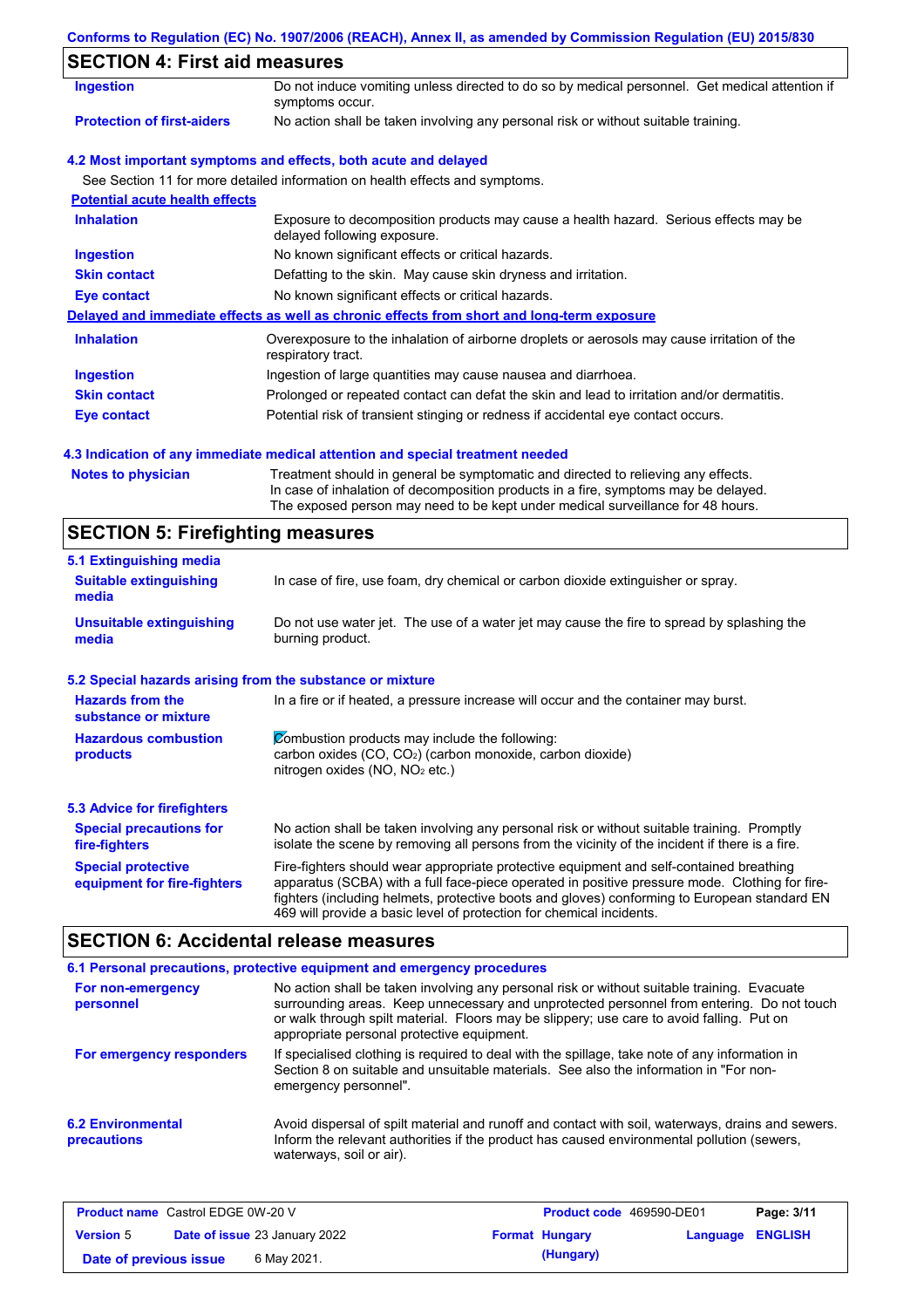# **SECTION 6: Accidental release measures**

|                                           | 6.3 Methods and material for containment and cleaning up                                                                                                                                                                                                                                                                                                                                       |
|-------------------------------------------|------------------------------------------------------------------------------------------------------------------------------------------------------------------------------------------------------------------------------------------------------------------------------------------------------------------------------------------------------------------------------------------------|
| <b>Small spill</b>                        | Stop leak if without risk. Move containers from spill area. Absorb with an inert material and<br>place in an appropriate waste disposal container. Dispose of via a licensed waste disposal<br>contractor.                                                                                                                                                                                     |
| Large spill                               | Stop leak if without risk. Move containers from spill area. Prevent entry into sewers, water<br>courses, basements or confined areas. Contain and collect spillage with non-combustible,<br>absorbent material e.g. sand, earth, vermiculite or diatomaceous earth and place in container<br>for disposal according to local regulations. Dispose of via a licensed waste disposal contractor. |
| 6.4 Reference to other<br><b>sections</b> | See Section 1 for emergency contact information.<br>See Section 5 for firefighting measures.<br>See Section 8 for information on appropriate personal protective equipment.<br>See Section 12 for environmental precautions.<br>See Section 13 for additional waste treatment information.                                                                                                     |

## **SECTION 7: Handling and storage**

| 7.1 Precautions for safe handling                                                    |                                                                                                                                                                                                                                                                                                                                                                                                                                                                                          |
|--------------------------------------------------------------------------------------|------------------------------------------------------------------------------------------------------------------------------------------------------------------------------------------------------------------------------------------------------------------------------------------------------------------------------------------------------------------------------------------------------------------------------------------------------------------------------------------|
| <b>Protective measures</b>                                                           | Put on appropriate personal protective equipment.                                                                                                                                                                                                                                                                                                                                                                                                                                        |
| <b>Advice on general</b><br>occupational hygiene                                     | Eating, drinking and smoking should be prohibited in areas where this material is handled,<br>stored and processed. Wash thoroughly after handling. Remove contaminated clothing and<br>protective equipment before entering eating areas. See also Section 8 for additional<br>information on hygiene measures.                                                                                                                                                                         |
| <b>7.2 Conditions for safe</b><br>storage, including any<br><i>incompatibilities</i> | Store in accordance with local regulations. Store in a dry, cool and well-ventilated area, away<br>from incompatible materials (see Section 10). Keep away from heat and direct sunlight. Keep<br>container tightly closed and sealed until ready for use. Containers that have been opened must<br>be carefully resealed and kept upright to prevent leakage. Store and use only in equipment/<br>containers designed for use with this product. Do not store in unlabelled containers. |
| <b>Not suitable</b>                                                                  | Prolonged exposure to elevated temperature                                                                                                                                                                                                                                                                                                                                                                                                                                               |
| 7.3 Specific end use(s)                                                              |                                                                                                                                                                                                                                                                                                                                                                                                                                                                                          |
| <b>Recommendations</b>                                                               | See section 1.2 and Exposure scenarios in annex, if applicable.                                                                                                                                                                                                                                                                                                                                                                                                                          |

# **SECTION 8: Exposure controls/personal protection**

| <b>8.1 Control parameters</b><br><b>Occupational exposure limits</b> |                                                                                                                                                                                                                                                                                                                                                                                                                                                                                                                                                                                                                                                                                                                                                                                                                                                                                                                                                                                                                            |                                                                                                                                                                                                                                                      |          |                |
|----------------------------------------------------------------------|----------------------------------------------------------------------------------------------------------------------------------------------------------------------------------------------------------------------------------------------------------------------------------------------------------------------------------------------------------------------------------------------------------------------------------------------------------------------------------------------------------------------------------------------------------------------------------------------------------------------------------------------------------------------------------------------------------------------------------------------------------------------------------------------------------------------------------------------------------------------------------------------------------------------------------------------------------------------------------------------------------------------------|------------------------------------------------------------------------------------------------------------------------------------------------------------------------------------------------------------------------------------------------------|----------|----------------|
| <b>Product/ingredient name</b>                                       |                                                                                                                                                                                                                                                                                                                                                                                                                                                                                                                                                                                                                                                                                                                                                                                                                                                                                                                                                                                                                            | <b>Exposure limit values</b>                                                                                                                                                                                                                         |          |                |
| Distillates (petroleum), hydrotreated heavy paraffinic               |                                                                                                                                                                                                                                                                                                                                                                                                                                                                                                                                                                                                                                                                                                                                                                                                                                                                                                                                                                                                                            | 25/2000. (IX.30) Ministry of Health and Ministry of Social and Family<br>Affairs Joint Decree (Hungary).<br>CEIL: 5 mg/m <sup>3</sup> Issued/Revised: 1/2002 Form: Mist                                                                              |          |                |
|                                                                      |                                                                                                                                                                                                                                                                                                                                                                                                                                                                                                                                                                                                                                                                                                                                                                                                                                                                                                                                                                                                                            | Distillates (petroleum), hydrotreated heavy paraffinic 25/2000. (IX.30) Ministry of Health and Ministry of Social and Family<br>Affairs Joint Decree (Hungary).<br>CEIL: 5 mg/m <sup>3</sup> Issued/Revised: 1/2002 Form: Mist                       |          |                |
| Distillates (petroleum), solvent-dewaxed heavy<br>paraffinic         |                                                                                                                                                                                                                                                                                                                                                                                                                                                                                                                                                                                                                                                                                                                                                                                                                                                                                                                                                                                                                            | 25/2000. (IX.30) Ministry of Health and Ministry of Social and Family<br>Affairs Joint Decree (Hungary).<br>CEIL: 5 mg/m <sup>3</sup> Issued/Revised: 1/2002 Form: Mist                                                                              |          |                |
| quidance only.                                                       |                                                                                                                                                                                                                                                                                                                                                                                                                                                                                                                                                                                                                                                                                                                                                                                                                                                                                                                                                                                                                            | Whilst specific OELs for certain components may be shown in this section, other components may be present in any mist,<br>vapour or dust produced. Therefore, the specific OELs may not be applicable to the product as a whole and are provided for |          |                |
| <b>Recommended monitoring</b><br>procedures                          | If this product contains ingredients with exposure limits, personal, workplace atmosphere or<br>biological monitoring may be required to determine the effectiveness of the ventilation or other<br>control measures and/or the necessity to use respiratory protective equipment. Reference<br>should be made to monitoring standards, such as the following: European Standard EN 689<br>(Workplace atmospheres - Guidance for the assessment of exposure by inhalation to chemical<br>agents for comparison with limit values and measurement strategy) European Standard EN<br>14042 (Workplace atmospheres - Guide for the application and use of procedures for the<br>assessment of exposure to chemical and biological agents) European Standard EN 482<br>(Workplace atmospheres - General requirements for the performance of procedures for the<br>measurement of chemical agents) Reference to national guidance documents for methods for<br>the determination of hazardous substances will also be required. |                                                                                                                                                                                                                                                      |          |                |
| <b>Derived No Effect Level</b><br>No DNELs/DMELs available.          |                                                                                                                                                                                                                                                                                                                                                                                                                                                                                                                                                                                                                                                                                                                                                                                                                                                                                                                                                                                                                            |                                                                                                                                                                                                                                                      |          |                |
| <b>Product name</b> Castrol EDGE 0W-20 V                             |                                                                                                                                                                                                                                                                                                                                                                                                                                                                                                                                                                                                                                                                                                                                                                                                                                                                                                                                                                                                                            | Product code 469590-DE01                                                                                                                                                                                                                             |          | Page: 4/11     |
| Date of issue 23 January 2022<br><b>Version</b> 5                    |                                                                                                                                                                                                                                                                                                                                                                                                                                                                                                                                                                                                                                                                                                                                                                                                                                                                                                                                                                                                                            | <b>Format Hungary</b>                                                                                                                                                                                                                                | Language | <b>ENGLISH</b> |

**Date of issue** 23 January 2022 **Format Hungary Language ENGLISH Date of previous issue** 6 May 2021.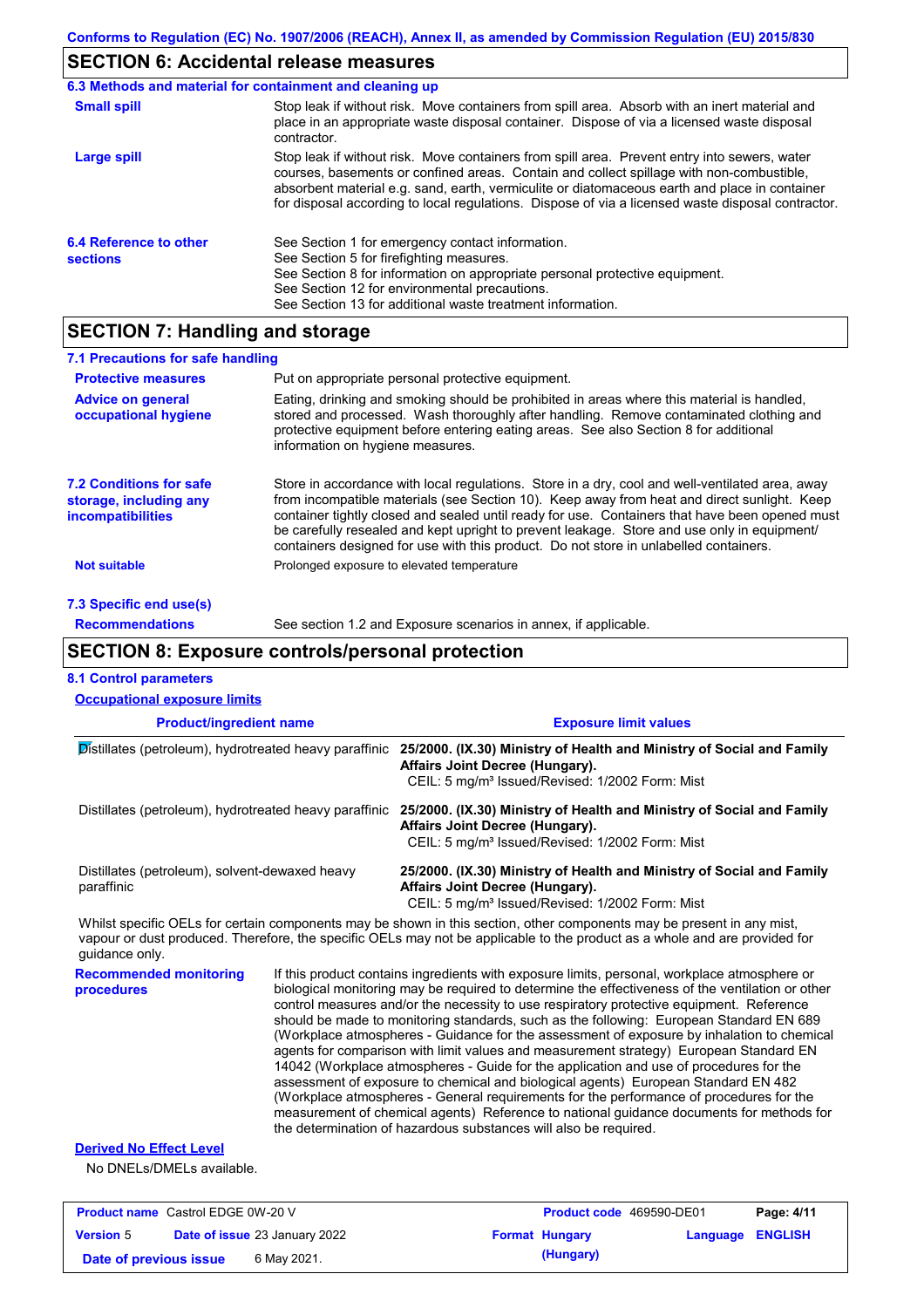# **SECTION 8: Exposure controls/personal protection**

**Predicted No Effect Concentration**

No PNECs available

| <b>8.2 Exposure controls</b>               |                                                                                                                                                                                                                                                                                                                                                                                                                                                                                                                                                                                                                                                                                                                                                                                                                                                                                                                                                                                                         |
|--------------------------------------------|---------------------------------------------------------------------------------------------------------------------------------------------------------------------------------------------------------------------------------------------------------------------------------------------------------------------------------------------------------------------------------------------------------------------------------------------------------------------------------------------------------------------------------------------------------------------------------------------------------------------------------------------------------------------------------------------------------------------------------------------------------------------------------------------------------------------------------------------------------------------------------------------------------------------------------------------------------------------------------------------------------|
| <b>Appropriate engineering</b><br>controls | Provide exhaust ventilation or other engineering controls to keep the relevant airborne<br>concentrations below their respective occupational exposure limits.<br>All activities involving chemicals should be assessed for their risks to health, to ensure<br>exposures are adequately controlled. Personal protective equipment should only be considered<br>after other forms of control measures (e.g. engineering controls) have been suitably evaluated.<br>Personal protective equipment should conform to appropriate standards, be suitable for use, be<br>kept in good condition and properly maintained.<br>Your supplier of personal protective equipment should be consulted for advice on selection and<br>appropriate standards. For further information contact your national organisation for standards.<br>The final choice of protective equipment will depend upon a risk assessment. It is important to<br>ensure that all items of personal protective equipment are compatible. |
| <b>Individual protection measures</b>      |                                                                                                                                                                                                                                                                                                                                                                                                                                                                                                                                                                                                                                                                                                                                                                                                                                                                                                                                                                                                         |
| <b>Hygiene measures</b>                    | Wash hands, forearms and face thoroughly after handling chemical products, before eating,<br>smoking and using the lavatory and at the end of the working period. Ensure that eyewash<br>stations and safety showers are close to the workstation location.                                                                                                                                                                                                                                                                                                                                                                                                                                                                                                                                                                                                                                                                                                                                             |
| <b>Respiratory protection</b>              | In case of insufficient ventilation, wear suitable respiratory equipment.<br>The correct choice of respiratory protection depends upon the chemicals being handled, the<br>conditions of work and use, and the condition of the respiratory equipment. Safety procedures<br>should be developed for each intended application. Respiratory protection equipment should<br>therefore be chosen in consultation with the supplier/manufacturer and with a full assessment<br>of the working conditions.                                                                                                                                                                                                                                                                                                                                                                                                                                                                                                   |
| <b>Eye/face protection</b>                 | Safety glasses with side shields.                                                                                                                                                                                                                                                                                                                                                                                                                                                                                                                                                                                                                                                                                                                                                                                                                                                                                                                                                                       |
| <b>Skin protection</b>                     |                                                                                                                                                                                                                                                                                                                                                                                                                                                                                                                                                                                                                                                                                                                                                                                                                                                                                                                                                                                                         |
| <b>Hand protection</b>                     | <b>General Information:</b>                                                                                                                                                                                                                                                                                                                                                                                                                                                                                                                                                                                                                                                                                                                                                                                                                                                                                                                                                                             |
|                                            | Because specific work environments and material handling practices vary, safety procedures<br>should be developed for each intended application. The correct choice of protective gloves<br>depends upon the chemicals being handled, and the conditions of work and use. Most gloves<br>provide protection for only a limited time before they must be discarded and replaced (even the<br>best chemically resistant gloves will break down after repeated chemical exposures).                                                                                                                                                                                                                                                                                                                                                                                                                                                                                                                        |
|                                            | Gloves should be chosen in consultation with the supplier / manufacturer and taking account of<br>a full assessment of the working conditions.                                                                                                                                                                                                                                                                                                                                                                                                                                                                                                                                                                                                                                                                                                                                                                                                                                                          |
|                                            | Recommended: Nitrile gloves.<br><b>Breakthrough time:</b>                                                                                                                                                                                                                                                                                                                                                                                                                                                                                                                                                                                                                                                                                                                                                                                                                                                                                                                                               |
|                                            | Breakthrough time data are generated by glove manufacturers under laboratory test conditions<br>and represent how long a glove can be expected to provide effective permeation resistance. It<br>is important when following breakthrough time recommendations that actual workplace<br>conditions are taken into account. Always consult with your glove supplier for up-to-date<br>technical information on breakthrough times for the recommended glove type.<br>Our recommendations on the selection of gloves are as follows:                                                                                                                                                                                                                                                                                                                                                                                                                                                                      |
|                                            | Continuous contact:                                                                                                                                                                                                                                                                                                                                                                                                                                                                                                                                                                                                                                                                                                                                                                                                                                                                                                                                                                                     |
|                                            |                                                                                                                                                                                                                                                                                                                                                                                                                                                                                                                                                                                                                                                                                                                                                                                                                                                                                                                                                                                                         |
|                                            | Gloves with a minimum breakthrough time of 240 minutes, or >480 minutes if suitable gloves<br>can be obtained.                                                                                                                                                                                                                                                                                                                                                                                                                                                                                                                                                                                                                                                                                                                                                                                                                                                                                          |
|                                            | If suitable gloves are not available to offer that level of protection, gloves with shorter<br>breakthrough times may be acceptable as long as appropriate glove maintenance and<br>replacement regimes are determined and adhered to.                                                                                                                                                                                                                                                                                                                                                                                                                                                                                                                                                                                                                                                                                                                                                                  |
|                                            | Short-term / splash protection:                                                                                                                                                                                                                                                                                                                                                                                                                                                                                                                                                                                                                                                                                                                                                                                                                                                                                                                                                                         |
|                                            | Recommended breakthrough times as above.<br>It is recognised that for short-term, transient exposures, gloves with shorter breakthrough times<br>may commonly be used. Therefore, appropriate maintenance and replacement regimes must<br>be determined and rigorously followed.                                                                                                                                                                                                                                                                                                                                                                                                                                                                                                                                                                                                                                                                                                                        |
|                                            | <b>Glove Thickness:</b>                                                                                                                                                                                                                                                                                                                                                                                                                                                                                                                                                                                                                                                                                                                                                                                                                                                                                                                                                                                 |
|                                            | For general applications, we recommend gloves with a thickness typically greater than 0.35 mm.                                                                                                                                                                                                                                                                                                                                                                                                                                                                                                                                                                                                                                                                                                                                                                                                                                                                                                          |
|                                            | It should be emphasised that glove thickness is not necessarily a good predictor of glove                                                                                                                                                                                                                                                                                                                                                                                                                                                                                                                                                                                                                                                                                                                                                                                                                                                                                                               |
| <b>Product name</b> Castrol EDGE 0W-20 V   | Product code 469590-DE01<br>Page: 5/11                                                                                                                                                                                                                                                                                                                                                                                                                                                                                                                                                                                                                                                                                                                                                                                                                                                                                                                                                                  |

| <b>Product name</b> Castion EDGE UVV-20 V |                                      | <b>Product code</b> 409090-DEUT |                         | Page: 5/11 |
|-------------------------------------------|--------------------------------------|---------------------------------|-------------------------|------------|
| <b>Version 5</b>                          | <b>Date of issue 23 January 2022</b> | <b>Format Hungary</b>           | <b>Language ENGLISH</b> |            |
| Date of previous issue                    | 6 Mav 2021.                          | (Hungary)                       |                         |            |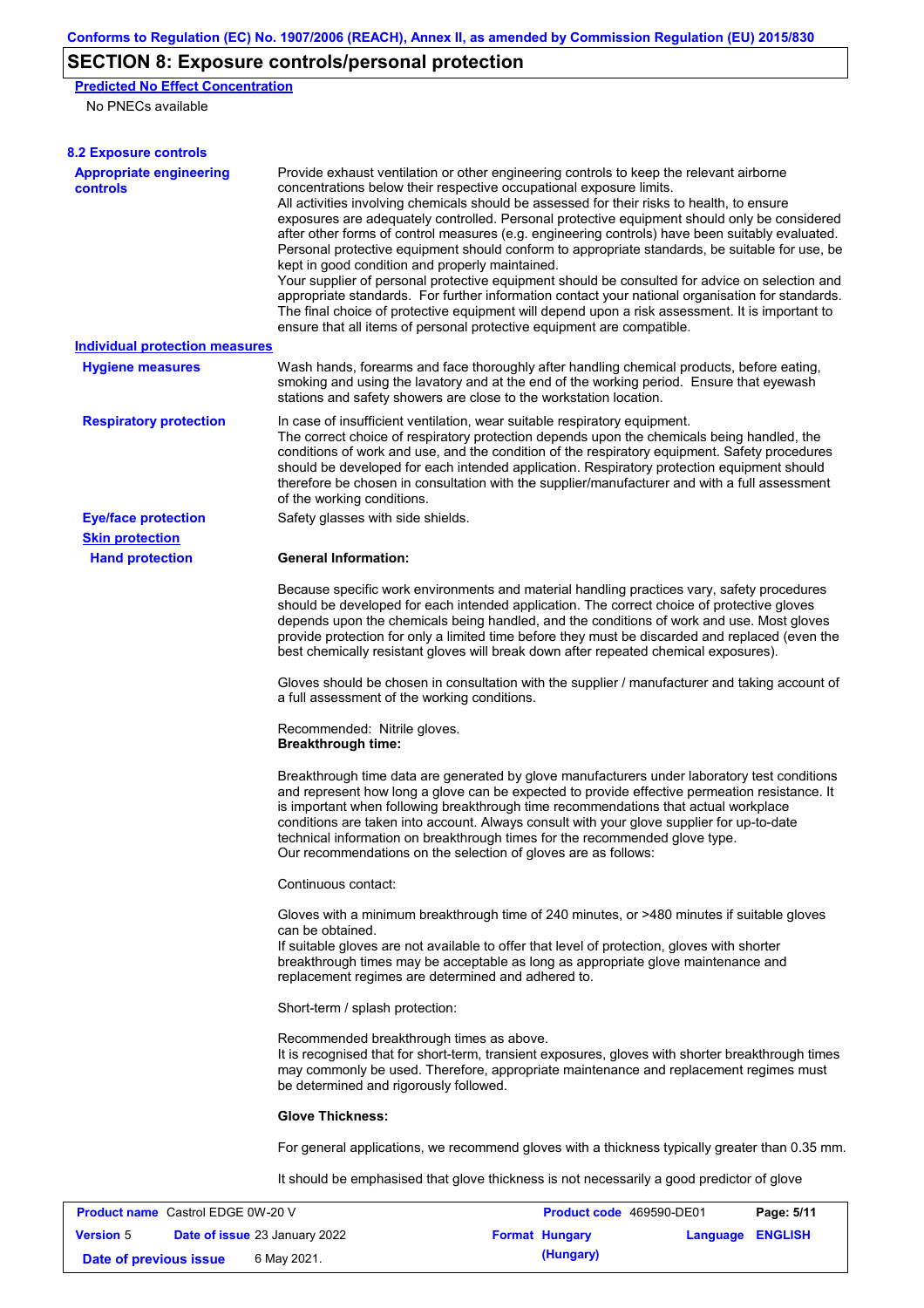# **SECTION 8: Exposure controls/personal protection**

|                                           | resistance to a specific chemical, as the permeation efficiency of the glove will be dependent<br>on the exact composition of the glove material. Therefore, glove selection should also be based<br>on consideration of the task requirements and knowledge of breakthrough times.<br>Glove thickness may also vary depending on the glove manufacturer, the glove type and the<br>glove model. Therefore, the manufacturers' technical data should always be taken into account<br>to ensure selection of the most appropriate glove for the task.                                                                                                                                  |
|-------------------------------------------|---------------------------------------------------------------------------------------------------------------------------------------------------------------------------------------------------------------------------------------------------------------------------------------------------------------------------------------------------------------------------------------------------------------------------------------------------------------------------------------------------------------------------------------------------------------------------------------------------------------------------------------------------------------------------------------|
|                                           | Note: Depending on the activity being conducted, gloves of varying thickness may be required<br>for specific tasks. For example:                                                                                                                                                                                                                                                                                                                                                                                                                                                                                                                                                      |
|                                           | • Thinner gloves (down to 0.1 mm or less) may be required where a high degree of manual<br>dexterity is needed. However, these gloves are only likely to give short duration protection and<br>would normally be just for single use applications, then disposed of.                                                                                                                                                                                                                                                                                                                                                                                                                  |
|                                           | • Thicker gloves (up to 3 mm or more) may be required where there is a mechanical (as well<br>as a chemical) risk i.e. where there is abrasion or puncture potential.                                                                                                                                                                                                                                                                                                                                                                                                                                                                                                                 |
| <b>Skin and body</b>                      | Use of protective clothing is good industrial practice.<br>Personal protective equipment for the body should be selected based on the task being<br>performed and the risks involved and should be approved by a specialist before handling this<br>product.<br>Cotton or polyester/cotton overalls will only provide protection against light superficial<br>contamination that will not soak through to the skin. Overalls should be laundered on a regular<br>basis. When the risk of skin exposure is high (e.g. when cleaning up spillages or if there is a<br>risk of splashing) then chemical resistant aprons and/or impervious chemical suits and boots<br>will be required. |
| <b>Refer to standards:</b>                | Respiratory protection: EN 529<br>Gloves: EN 420, EN 374<br>Eye protection: EN 166<br>Filtering half-mask: EN 149<br>Filtering half-mask with valve: EN 405<br>Half-mask: EN 140 plus filter<br>Full-face mask: EN 136 plus filter<br>Particulate filters: EN 143<br>Gas/combined filters: EN 14387                                                                                                                                                                                                                                                                                                                                                                                   |
| <b>Environmental exposure</b><br>controls | Emissions from ventilation or work process equipment should be checked to ensure they<br>comply with the requirements of environmental protection legislation. In some cases, fume<br>scrubbers, filters or engineering modifications to the process equipment will be necessary to<br>reduce emissions to acceptable levels.                                                                                                                                                                                                                                                                                                                                                         |

### **SECTION 9: Physical and chemical properties**

The conditions of measurement of all properties are at standard temperature and pressure unless otherwise indicated.

### **9.1 Information on basic physical and chemical properties**

| <b>Appearance</b>                                      |                                              |
|--------------------------------------------------------|----------------------------------------------|
| <b>Physical state</b>                                  | Liquid.                                      |
| <b>Colour</b>                                          | Amber                                        |
| <b>Odour</b>                                           | Not available.                               |
| <b>Odour threshold</b>                                 | Not available.                               |
| рH                                                     | Not applicable.                              |
| <b>Melting point/freezing point</b>                    | Not available.                               |
| Initial boiling point and boiling                      | Not available.                               |
| range                                                  |                                              |
| <b>Pour point</b>                                      | -45 °C                                       |
| <b>Flash point</b>                                     | Closed cup: >185°C (>365°F) [Pensky-Martens] |
| <b>Evaporation rate</b>                                | Not available.                               |
| Flammability (solid, gas)                              | Not available.                               |
| <b>Upper/lower flammability or</b><br>explosive limits | Not available.                               |
| Vapour pressure                                        | Not available.                               |

| <b>Product name</b> Castrol EDGE 0W-20 V |                                      | <b>Product code</b> 469590-DE01 |                         | Page: 6/11 |
|------------------------------------------|--------------------------------------|---------------------------------|-------------------------|------------|
| <b>Version 5</b>                         | <b>Date of issue 23 January 2022</b> | <b>Format Hungary</b>           | <b>Language ENGLISH</b> |            |
| Date of previous issue                   | 6 May 2021.                          | (Hungary)                       |                         |            |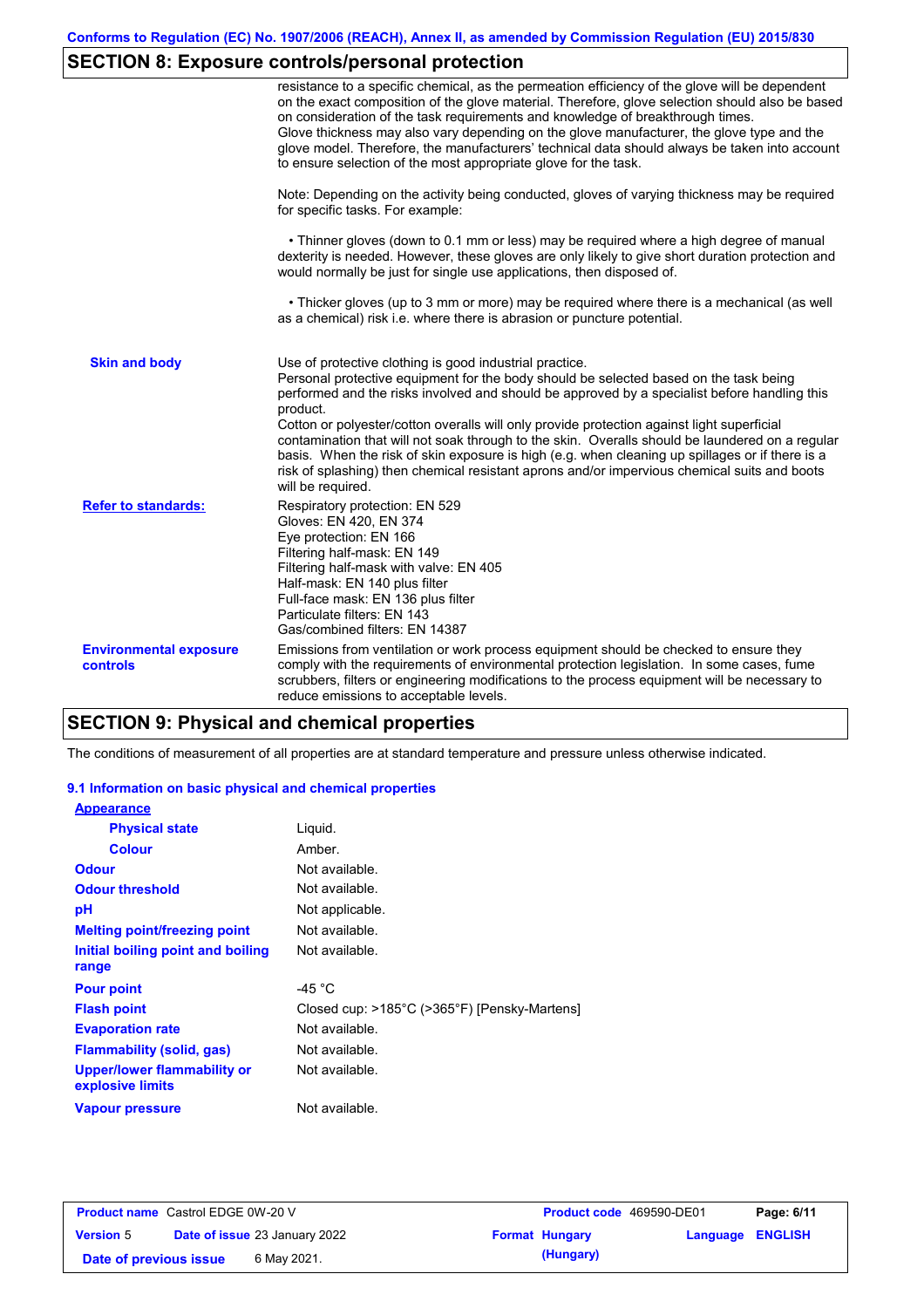# **SECTION 9: Physical and chemical properties**

|                                                                |                                                                                                                                                                         |        | Vapour Pressure at 20°C |                    |          | Vapour pressure at 50°C |               |  |
|----------------------------------------------------------------|-------------------------------------------------------------------------------------------------------------------------------------------------------------------------|--------|-------------------------|--------------------|----------|-------------------------|---------------|--|
|                                                                | Ingredient name mm Hg kPa                                                                                                                                               |        |                         | <b>Method</b>      | mm<br>Hg | kPa                     | <b>Method</b> |  |
|                                                                | Distillates (petroleum),<br>hydrotreated heavy<br>paraffinic                                                                                                            | <0.08  | < 0.011                 | <b>ASTM D 5191</b> |          |                         |               |  |
|                                                                | Distillates (petroleum),<br>hydrotreated heavy<br>paraffinic                                                                                                            | < 0.08 | < 0.011                 | <b>ASTM D 5191</b> |          |                         |               |  |
|                                                                | Distillates (petroleum),<br>solvent-dewaxed<br>heavy paraffinic                                                                                                         | < 0.08 | < 0.011                 | <b>ASTM D 5191</b> |          |                         |               |  |
|                                                                | bis(nonylphenyl)amine <0.01                                                                                                                                             |        | < 0.0013                | EU A.4             | 0        | 0                       | <b>EU A.4</b> |  |
| <b>Vapour density</b>                                          | Not available.                                                                                                                                                          |        |                         |                    |          |                         |               |  |
| <b>Relative density</b>                                        | Not available.                                                                                                                                                          |        |                         |                    |          |                         |               |  |
| <b>Density</b>                                                 | <1000 kg/m <sup>3</sup> (<1 g/cm <sup>3</sup> ) at 15 <sup>°</sup> C                                                                                                    |        |                         |                    |          |                         |               |  |
| <b>Solubility(ies)</b>                                         | insoluble in water.                                                                                                                                                     |        |                         |                    |          |                         |               |  |
| <b>Partition coefficient: n-octanol/</b><br>water              | Not applicable.                                                                                                                                                         |        |                         |                    |          |                         |               |  |
| <b>Auto-ignition temperature</b>                               | <b>Ingredient name</b>                                                                                                                                                  |        | °C                      | °F                 |          | <b>Method</b>           |               |  |
|                                                                | bis(nonylphenyl)amine                                                                                                                                                   |        | 440                     | 824                |          | <b>EU A.15</b>          |               |  |
| <b>Decomposition temperature</b>                               | Not available.                                                                                                                                                          |        |                         |                    |          |                         |               |  |
| <b>Viscosity</b>                                               | Kinematic: 47.4 mm <sup>2</sup> /s (47.4 cSt) at $40^{\circ}$ C<br>Kinematic: 8.9 to 9.3 mm <sup>2</sup> /s (8.9 to 9.3 cSt) at 100 $^{\circ}$ C                        |        |                         |                    |          |                         |               |  |
| <b>Explosive properties</b>                                    | Not available.                                                                                                                                                          |        |                         |                    |          |                         |               |  |
| <b>Oxidising properties</b>                                    | Not available.                                                                                                                                                          |        |                         |                    |          |                         |               |  |
| <b>Particle characteristics</b><br><b>Median particle size</b> | Mot applicable.                                                                                                                                                         |        |                         |                    |          |                         |               |  |
| 9.2 Other information                                          |                                                                                                                                                                         |        |                         |                    |          |                         |               |  |
| No additional information.                                     |                                                                                                                                                                         |        |                         |                    |          |                         |               |  |
| <b>SECTION 10: Stability and reactivity</b>                    |                                                                                                                                                                         |        |                         |                    |          |                         |               |  |
| <b>10.1 Reactivity</b>                                         | No specific test data available for this product. Refer to Conditions to avoid and Incompatible<br>materials for additional information.                                |        |                         |                    |          |                         |               |  |
| <b>10.2 Chemical stability</b>                                 | The product is stable.                                                                                                                                                  |        |                         |                    |          |                         |               |  |
| <b>10.3 Possibility of</b><br>hazardous reactions              | Under normal conditions of storage and use, hazardous reactions will not occur.<br>Under normal conditions of storage and use, hazardous polymerisation will not occur. |        |                         |                    |          |                         |               |  |
| <b>10.4 Conditions to avoid</b>                                | Avoid all possible sources of ignition (spark or flame).                                                                                                                |        |                         |                    |          |                         |               |  |
| 10.5 Incompatible materials                                    | Reactive or incompatible with the following materials: oxidising materials.                                                                                             |        |                         |                    |          |                         |               |  |

**10.6 Hazardous decomposition products** Under normal conditions of storage and use, hazardous decomposition products should not be produced.

# **SECTION 11: Toxicological information**

| 11.1 Information on toxicological effects<br><b>Acute toxicity estimates</b><br>Not available. |                                                                                                                     |                          |          |                |
|------------------------------------------------------------------------------------------------|---------------------------------------------------------------------------------------------------------------------|--------------------------|----------|----------------|
| <b>Information on likely</b><br>routes of exposure                                             | Routes of entry anticipated: Dermal, Inhalation.                                                                    |                          |          |                |
| <b>Potential acute health effects</b>                                                          |                                                                                                                     |                          |          |                |
| <b>Inhalation</b>                                                                              | Exposure to decomposition products may cause a health hazard. Serious effects may be<br>delayed following exposure. |                          |          |                |
| <b>Ingestion</b>                                                                               | No known significant effects or critical hazards.                                                                   |                          |          |                |
| <b>Product name</b> Castrol EDGE 0W-20 V                                                       |                                                                                                                     | Product code 469590-DE01 |          | Page: 7/11     |
| <b>Version 5</b><br><b>Date of issue 23 January 2022</b>                                       |                                                                                                                     | <b>Format Hungary</b>    | Language | <b>ENGLISH</b> |
| Date of previous issue                                                                         | 6 May 2021.                                                                                                         | (Hungary)                |          |                |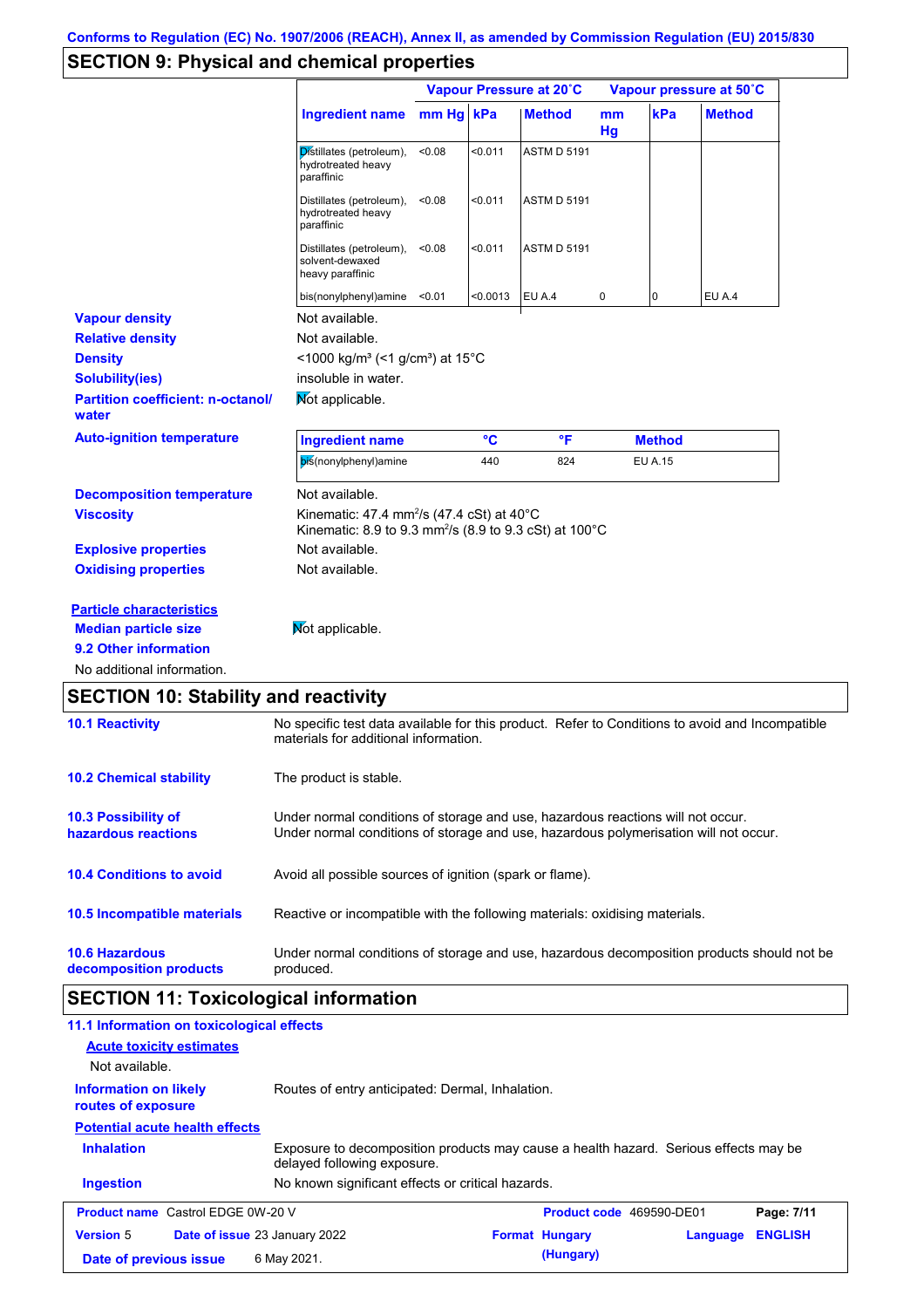# **SECTION 11: Toxicological information**

| <b>Skin contact</b>                     | Defatting to the skin. May cause skin dryness and irritation.                                                                                                                                                                                                                                                                                                                                                   |
|-----------------------------------------|-----------------------------------------------------------------------------------------------------------------------------------------------------------------------------------------------------------------------------------------------------------------------------------------------------------------------------------------------------------------------------------------------------------------|
| <b>Eye contact</b>                      | No known significant effects or critical hazards.                                                                                                                                                                                                                                                                                                                                                               |
|                                         | Symptoms related to the physical, chemical and toxicological characteristics                                                                                                                                                                                                                                                                                                                                    |
| <b>Inhalation</b>                       | No specific data.                                                                                                                                                                                                                                                                                                                                                                                               |
| <b>Ingestion</b>                        | No specific data.                                                                                                                                                                                                                                                                                                                                                                                               |
| <b>Skin contact</b>                     | Adverse symptoms may include the following:<br>irritation<br>dryness<br>cracking                                                                                                                                                                                                                                                                                                                                |
| <b>Eye contact</b>                      | No specific data.                                                                                                                                                                                                                                                                                                                                                                                               |
|                                         | Delayed and immediate effects as well as chronic effects from short and long-term exposure                                                                                                                                                                                                                                                                                                                      |
| <b>Inhalation</b>                       | Overexposure to the inhalation of airborne droplets or aerosols may cause irritation of the<br>respiratory tract.                                                                                                                                                                                                                                                                                               |
| <b>Ingestion</b>                        | Ingestion of large quantities may cause nausea and diarrhoea.                                                                                                                                                                                                                                                                                                                                                   |
| <b>Skin contact</b>                     | Prolonged or repeated contact can defat the skin and lead to irritation and/or dermatitis.                                                                                                                                                                                                                                                                                                                      |
| <b>Eye contact</b>                      | Potential risk of transient stinging or redness if accidental eye contact occurs.                                                                                                                                                                                                                                                                                                                               |
| <b>Potential chronic health effects</b> |                                                                                                                                                                                                                                                                                                                                                                                                                 |
| <b>General</b>                          | <b>USED ENGINE OILS</b><br>Combustion products resulting from the operation of internal combustion engines contaminate<br>engine oils during use. Used engine oil may contain hazardous components which have the<br>potential to cause skin cancer. Frequent or prolonged contact with all types and makes of used<br>engine oil must therefore be avoided and a high standard of personal hygiene maintained. |
| <b>Carcinogenicity</b>                  | No known significant effects or critical hazards.                                                                                                                                                                                                                                                                                                                                                               |
| <b>Mutagenicity</b>                     | No known significant effects or critical hazards.                                                                                                                                                                                                                                                                                                                                                               |
| <b>Developmental effects</b>            | No known significant effects or critical hazards.                                                                                                                                                                                                                                                                                                                                                               |
| <b>Fertility effects</b>                | No known significant effects or critical hazards.                                                                                                                                                                                                                                                                                                                                                               |

### **SECTION 12: Ecological information**

```
12.1 Toxicity
```
**Environmental hazards** Not classified as dangerous

#### **12.2 Persistence and degradability**

Expected to be biodegradable.

#### **12.3 Bioaccumulative potential**

This product is not expected to bioaccumulate through food chains in the environment.

| <b>12.4 Mobility in soil</b>                                  |                                                                      |
|---------------------------------------------------------------|----------------------------------------------------------------------|
| <b>Soil/water partition</b><br>coefficient (K <sub>oc</sub> ) | Not available.                                                       |
| <b>Mobility</b>                                               | Spillages may penetrate the soil causing ground water contamination. |

#### **12.5 Results of PBT and vPvB assessment**

Product does not meet the criteria for PBT or vPvB according to Regulation (EC) No. 1907/2006, Annex XIII.

#### **12.6 Other adverse effects**

**Other ecological information**

Spills may form a film on water surfaces causing physical damage to organisms. Oxygen transfer could also be impaired.

### **SECTION 13: Disposal considerations**

### **13.1 Waste treatment methods**

**Methods of disposal**

**Product**

Where possible, arrange for product to be recycled. Dispose of via an authorised person/ licensed waste disposal contractor in accordance with local regulations.

#### **European waste catalogue (EWC) Hazardous waste** Yes.

|                  | <b>Waste code</b>                        | <b>Waste designation</b>                                        |  |                       |                          |                |
|------------------|------------------------------------------|-----------------------------------------------------------------|--|-----------------------|--------------------------|----------------|
| 13 02 05*        |                                          | mineral-based non-chlorinated engine, gear and lubricating oils |  |                       |                          |                |
|                  | <b>Product name</b> Castrol EDGE 0W-20 V |                                                                 |  |                       | Product code 469590-DE01 | Page: 8/11     |
| <b>Version 5</b> |                                          | Date of issue 23 January 2022                                   |  | <b>Format Hungary</b> | Language                 | <b>ENGLISH</b> |
|                  | Date of previous issue                   | 6 May 2021.                                                     |  | (Hungary)             |                          |                |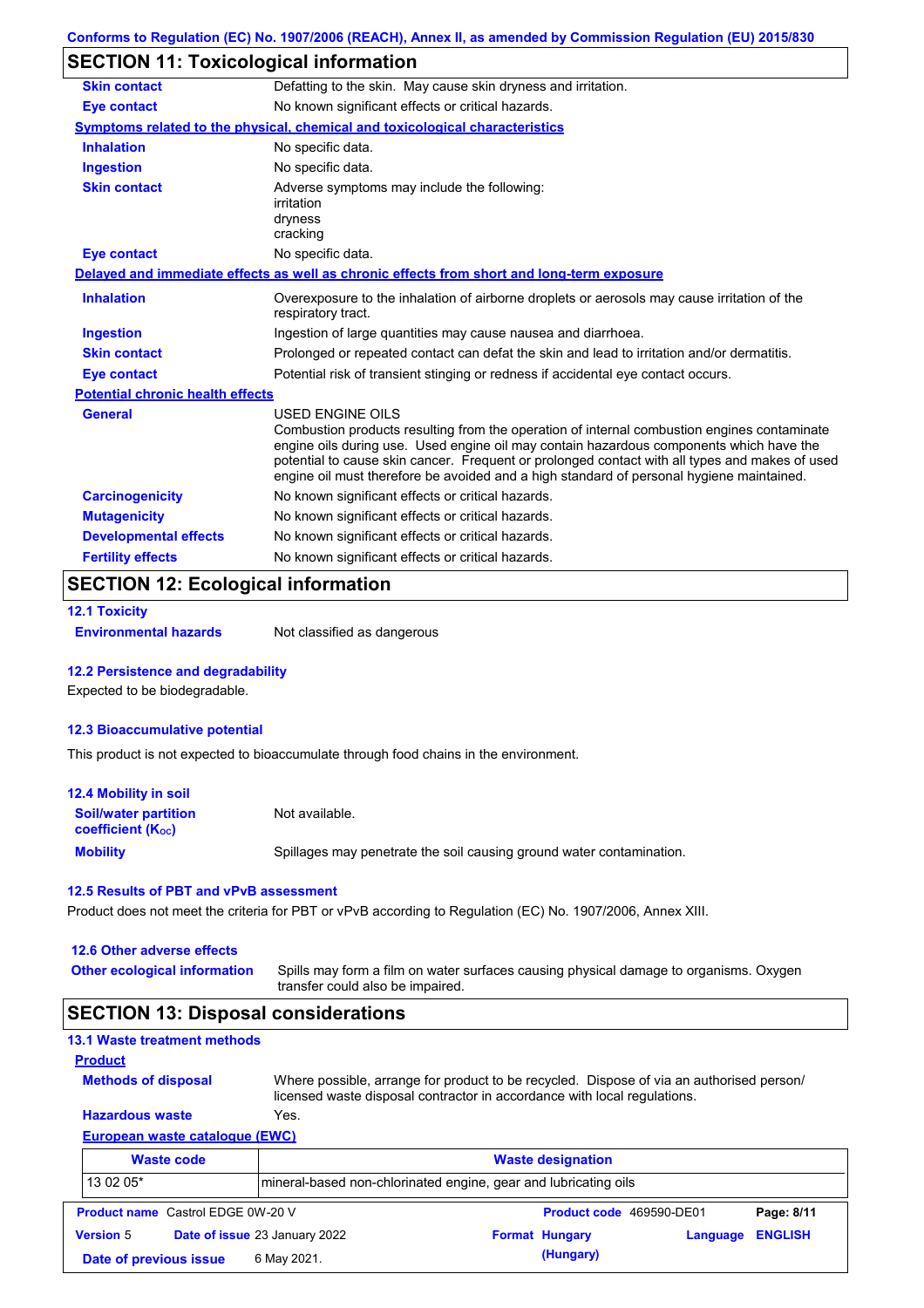## **SECTION 13: Disposal considerations**

However, deviation from the intended use and/or the presence of any potential contaminants may require an alternative waste disposal code to be assigned by the end user.

#### **Packaging**

| <b>Methods of disposal</b>               | Where possible, arrange for product to be recycled. Dispose of via an authorised person/<br>licensed waste disposal contractor in accordance with local regulations.                                                                    |
|------------------------------------------|-----------------------------------------------------------------------------------------------------------------------------------------------------------------------------------------------------------------------------------------|
| <b>Special precautions</b>               | This material and its container must be disposed of in a safe way. Empty containers or liners<br>may retain some product residues. Avoid dispersal of spilt material and runoff and contact with<br>soil, waterways, drains and sewers. |
| <b>References</b>                        | Commission 2014/955/EU<br>Directive 2008/98/EC                                                                                                                                                                                          |
| <b>SECTION 14: Transport information</b> |                                                                                                                                                                                                                                         |

#### - - - - - - - - - Not regulated. Not regulated. Not regulated. - - - **ADR/RID IMDG IATA 14.1 UN number 14.2 UN proper shipping name 14.3 Transport hazard class(es) 14.4 Packing group ADN Additional information 14.5 Environmental hazards** No. 1980 | No. 1980 | No. 1980 | No. 1980 | No. 1980 | No. 1980 | No. 1980 | No. 1980 | No. 1980 | No. 1980 | Not regulated. - No. - -

**14.6 Special precautions for user** Not available.

#### **14.7 Transport in bulk according to IMO instruments**

## **SECTION 15: Regulatory information**

Not available.

|                                                                                                                                                          | 15.1 Safety, health and environmental regulations/legislation specific for the substance or mixture                            |                          |          |                |
|----------------------------------------------------------------------------------------------------------------------------------------------------------|--------------------------------------------------------------------------------------------------------------------------------|--------------------------|----------|----------------|
| EU Regulation (EC) No. 1907/2006 (REACH)                                                                                                                 |                                                                                                                                |                          |          |                |
|                                                                                                                                                          | Annex XIV - List of substances subject to authorisation                                                                        |                          |          |                |
| <b>Annex XIV</b>                                                                                                                                         |                                                                                                                                |                          |          |                |
| None of the components are listed.                                                                                                                       |                                                                                                                                |                          |          |                |
| <b>Substances of very high concern</b>                                                                                                                   |                                                                                                                                |                          |          |                |
| None of the components are listed.                                                                                                                       |                                                                                                                                |                          |          |                |
| EU Regulation (EC) No. 1907/2006 (REACH)                                                                                                                 |                                                                                                                                |                          |          |                |
| <b>Annex XVII - Restrictions</b><br>on the manufacture.<br>placing on the market<br>and use of certain<br>dangerous substances,<br>mixtures and articles | Not applicable.                                                                                                                |                          |          |                |
| <b>Other regulations</b>                                                                                                                                 |                                                                                                                                |                          |          |                |
| <b>REACH Status</b>                                                                                                                                      | The company, as identified in Section 1, sells this product in the EU in compliance with the<br>current requirements of REACH. |                          |          |                |
| <b>United States inventory</b><br>(TSCA 8b)                                                                                                              | All components are active or exempted.                                                                                         |                          |          |                |
| <b>Australia inventory (AIIC)</b>                                                                                                                        | At least one component is not listed.                                                                                          |                          |          |                |
| <b>Canada inventory</b>                                                                                                                                  | All components are listed or exempted.                                                                                         |                          |          |                |
| <b>China inventory (IECSC)</b>                                                                                                                           | At least one component is not listed.                                                                                          |                          |          |                |
| <b>Product name</b> Castrol EDGE 0W-20 V                                                                                                                 |                                                                                                                                | Product code 469590-DE01 |          | Page: 9/11     |
| <b>Version 5</b>                                                                                                                                         | Date of issue 23 January 2022                                                                                                  | <b>Format Hungary</b>    | Language | <b>ENGLISH</b> |
| Date of previous issue                                                                                                                                   | 6 May 2021.                                                                                                                    | (Hungary)                |          |                |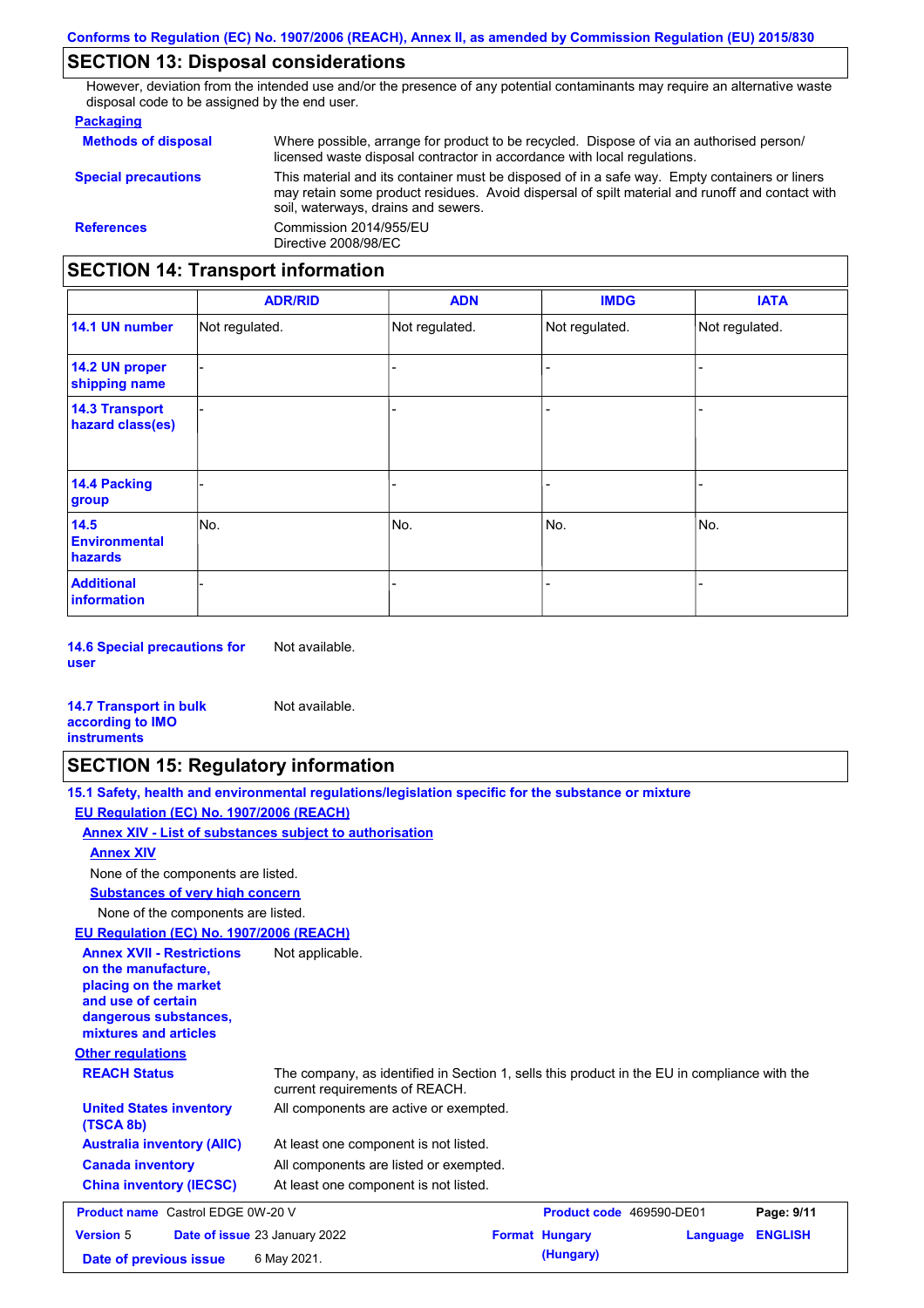## **SECTION 15: Regulatory information**

| <b>Japan inventory (CSCL)</b>                                   | At least one component is not listed.                                                                                                                                                                                                                                                                                                                                                                                                                                                                                              |
|-----------------------------------------------------------------|------------------------------------------------------------------------------------------------------------------------------------------------------------------------------------------------------------------------------------------------------------------------------------------------------------------------------------------------------------------------------------------------------------------------------------------------------------------------------------------------------------------------------------|
| <b>Korea inventory (KECI)</b>                                   | All components are listed or exempted.                                                                                                                                                                                                                                                                                                                                                                                                                                                                                             |
| <b>Philippines inventory</b><br>(PICCS)                         | At least one component is not listed.                                                                                                                                                                                                                                                                                                                                                                                                                                                                                              |
| <b>Taiwan Chemical</b><br><b>Substances Inventory</b><br>(TCSI) | All components are listed or exempted.                                                                                                                                                                                                                                                                                                                                                                                                                                                                                             |
| Ozone depleting substances (1005/2009/EU)                       |                                                                                                                                                                                                                                                                                                                                                                                                                                                                                                                                    |
| Not listed.                                                     |                                                                                                                                                                                                                                                                                                                                                                                                                                                                                                                                    |
| Prior Informed Consent (PIC) (649/2012/EU)<br>Not listed.       |                                                                                                                                                                                                                                                                                                                                                                                                                                                                                                                                    |
| <b>Persistent Organic Pollutants</b><br>Not listed.             |                                                                                                                                                                                                                                                                                                                                                                                                                                                                                                                                    |
| <b>EU - Water framework directive - Priority substances</b>     |                                                                                                                                                                                                                                                                                                                                                                                                                                                                                                                                    |
| None of the components are listed.                              |                                                                                                                                                                                                                                                                                                                                                                                                                                                                                                                                    |
| <b>Seveso Directive</b>                                         |                                                                                                                                                                                                                                                                                                                                                                                                                                                                                                                                    |
| This product is not controlled under the Seveso Directive.      |                                                                                                                                                                                                                                                                                                                                                                                                                                                                                                                                    |
| <b>References</b>                                               | Act No. XXV of 2000 on chemical safety<br>Decree No. 25/2000 (IX.30.) EüM of the Ministry of Health on chemical safety at work plus<br>amendments<br>Decree No. 44/2000 (XII.27.) EüM of the Ministry of Health on detailed arrangements for certain<br>procedures, activities relating to dangerous substances and dangerous preparations plus<br>amendments<br>38/2009 (VII.7) The International Carriage of Dangerous Goods by the European Agreement<br>(ADR) "A" and "B" on the application of national annex plus amendments |
| <b>15.2 Chemical safety</b><br>assessment                       | A Chemical Safety Assessment has been carried out for one or more of the substances within<br>this mixture. A Chemical Safety Assessment has not been carried out for the mixture itself.                                                                                                                                                                                                                                                                                                                                          |

## **SECTION 16: Other information**

| <b>Abbreviations and acronyms</b>        |                                  | ADN = European Provisions concerning the International Carriage of Dangerous Goods by                                                                                                                                                                                                                                  |                          |                  |             |  |  |
|------------------------------------------|----------------------------------|------------------------------------------------------------------------------------------------------------------------------------------------------------------------------------------------------------------------------------------------------------------------------------------------------------------------|--------------------------|------------------|-------------|--|--|
|                                          |                                  | Inland Waterway                                                                                                                                                                                                                                                                                                        |                          |                  |             |  |  |
|                                          |                                  | ADR = The European Agreement concerning the International Carriage of Dangerous Goods by<br>Road                                                                                                                                                                                                                       |                          |                  |             |  |  |
|                                          |                                  | ATE = Acute Toxicity Estimate                                                                                                                                                                                                                                                                                          |                          |                  |             |  |  |
|                                          |                                  | <b>BCF</b> = Bioconcentration Factor                                                                                                                                                                                                                                                                                   |                          |                  |             |  |  |
|                                          | CAS = Chemical Abstracts Service |                                                                                                                                                                                                                                                                                                                        |                          |                  |             |  |  |
|                                          |                                  | CLP = Classification, Labelling and Packaging Regulation [Regulation (EC) No. 1272/2008]                                                                                                                                                                                                                               |                          |                  |             |  |  |
|                                          |                                  | CSA = Chemical Safety Assessment                                                                                                                                                                                                                                                                                       |                          |                  |             |  |  |
|                                          |                                  | CSR = Chemical Safety Report                                                                                                                                                                                                                                                                                           |                          |                  |             |  |  |
|                                          |                                  | <b>DMEL = Derived Minimal Effect Level</b>                                                                                                                                                                                                                                                                             |                          |                  |             |  |  |
|                                          |                                  | DNEL = Derived No Effect Level                                                                                                                                                                                                                                                                                         |                          |                  |             |  |  |
|                                          |                                  | EINECS = European Inventory of Existing Commercial chemical Substances                                                                                                                                                                                                                                                 |                          |                  |             |  |  |
|                                          |                                  | ES = Exposure Scenario                                                                                                                                                                                                                                                                                                 |                          |                  |             |  |  |
|                                          |                                  | EUH statement = CLP-specific Hazard statement                                                                                                                                                                                                                                                                          |                          |                  |             |  |  |
|                                          |                                  | EWC = European Waste Catalogue                                                                                                                                                                                                                                                                                         |                          |                  |             |  |  |
|                                          |                                  | GHS = Globally Harmonized System of Classification and Labelling of Chemicals                                                                                                                                                                                                                                          |                          |                  |             |  |  |
|                                          |                                  | IATA = International Air Transport Association                                                                                                                                                                                                                                                                         |                          |                  |             |  |  |
|                                          |                                  | IBC = Intermediate Bulk Container<br><b>IMDG</b> = International Maritime Dangerous Goods<br>LogPow = logarithm of the octanol/water partition coefficient<br>MARPOL = International Convention for the Prevention of Pollution From Ships, 1973 as<br>modified by the Protocol of 1978. ("Marpol" = marine pollution) |                          |                  |             |  |  |
|                                          |                                  |                                                                                                                                                                                                                                                                                                                        |                          |                  |             |  |  |
|                                          |                                  |                                                                                                                                                                                                                                                                                                                        |                          |                  |             |  |  |
|                                          |                                  |                                                                                                                                                                                                                                                                                                                        |                          |                  |             |  |  |
|                                          |                                  |                                                                                                                                                                                                                                                                                                                        |                          |                  |             |  |  |
|                                          |                                  | OECD = Organisation for Economic Co-operation and Development                                                                                                                                                                                                                                                          |                          |                  |             |  |  |
|                                          |                                  | PBT = Persistent, Bioaccumulative and Toxic                                                                                                                                                                                                                                                                            |                          |                  |             |  |  |
|                                          |                                  | <b>PNEC = Predicted No Effect Concentration</b><br>REACH = Registration, Evaluation, Authorisation and Restriction of Chemicals Regulation                                                                                                                                                                             |                          |                  |             |  |  |
|                                          |                                  |                                                                                                                                                                                                                                                                                                                        |                          |                  |             |  |  |
|                                          |                                  | [Regulation (EC) No. 1907/2006]                                                                                                                                                                                                                                                                                        |                          |                  |             |  |  |
|                                          |                                  | RID = The Regulations concerning the International Carriage of Dangerous Goods by Rail<br><b>RRN = REACH Registration Number</b>                                                                                                                                                                                       |                          |                  |             |  |  |
|                                          |                                  |                                                                                                                                                                                                                                                                                                                        |                          |                  |             |  |  |
|                                          |                                  | SADT = Self-Accelerating Decomposition Temperature<br>SVHC = Substances of Very High Concern                                                                                                                                                                                                                           |                          |                  |             |  |  |
|                                          |                                  | STOT-RE = Specific Target Organ Toxicity - Repeated Exposure                                                                                                                                                                                                                                                           |                          |                  |             |  |  |
|                                          |                                  | STOT-SE = Specific Target Organ Toxicity - Single Exposure                                                                                                                                                                                                                                                             |                          |                  |             |  |  |
|                                          |                                  | $TWA = Time$ weighted average                                                                                                                                                                                                                                                                                          |                          |                  |             |  |  |
| <b>Product name</b> Castrol EDGE 0W-20 V |                                  |                                                                                                                                                                                                                                                                                                                        | Product code 469590-DE01 |                  | Page: 10/11 |  |  |
| <b>Version</b> 5                         |                                  | Date of issue 23 January 2022                                                                                                                                                                                                                                                                                          | <b>Format Hungary</b>    | Language ENGLISH |             |  |  |
| Date of previous issue                   |                                  | 6 May 2021.                                                                                                                                                                                                                                                                                                            | (Hungary)                |                  |             |  |  |